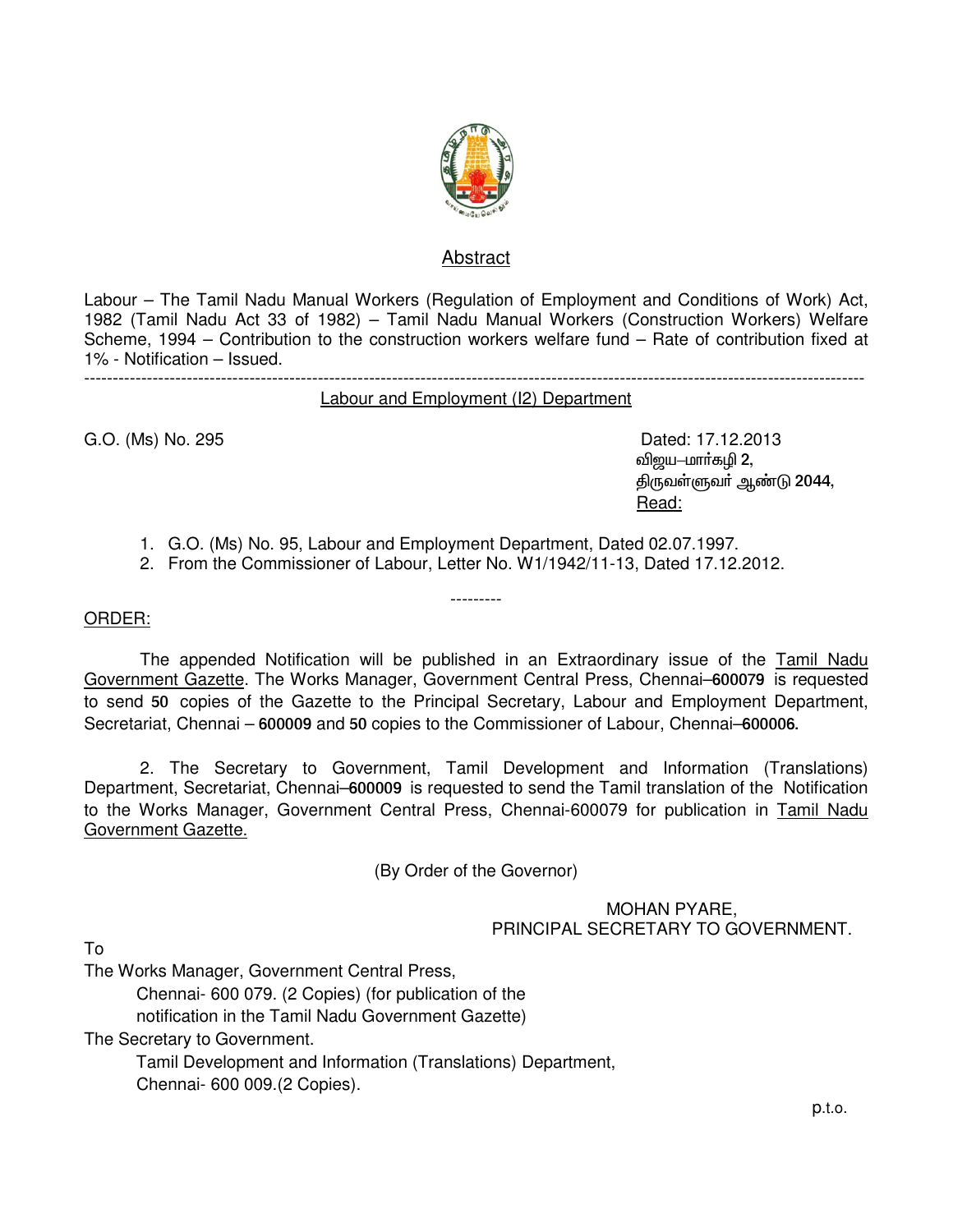The Commissioner of Labour, Chennai- 600 006. The Secretary, Tamil Nadu Construction Workers Welfare Board, Chennai- 600 034. The Chairman, Chennai Metro Development Authority, Egmore, Chennai- 600 008. The Commissioners, Corporations of Chennai, Madurai, Coimbatore, Trichirapalli, Tirunelveli, Salem, Tiruppur, Erode, Vellore and Thoothukudi. The Cheif Engineer (Buildings), Public Works Department, Chennai-5. The Cheif Engineer (Highways), Chennai-5. The Housing and Urban Development Department, Chennai- 9. The Rural Development and Panchayat Raj Department, Chennai- 600 009. The Municipal Administration and water Supply Department, Chennai- 9. All Heads of Departments. All District Collectors. Copy to :- The Finance Department, Chennai- 9. The Law Department, Chennai- 9 The Secretary to Hon'ble Chief Minister, Chennai- 600 009. The Senior Personal Assistant to Minister (Finance), Chennai- 600 009. The Senior Personal Assistant to Minister for Labour Chennai- 600 009. The Private Secretary to the Principal Secretary to Government, Labour and Employment Department, Chennai- 600 009. Ministry of Labour and Employment, Government of India. New Delhi. SF/SC/CC for file.

//Forwarded by order//

SECTION OFFICER